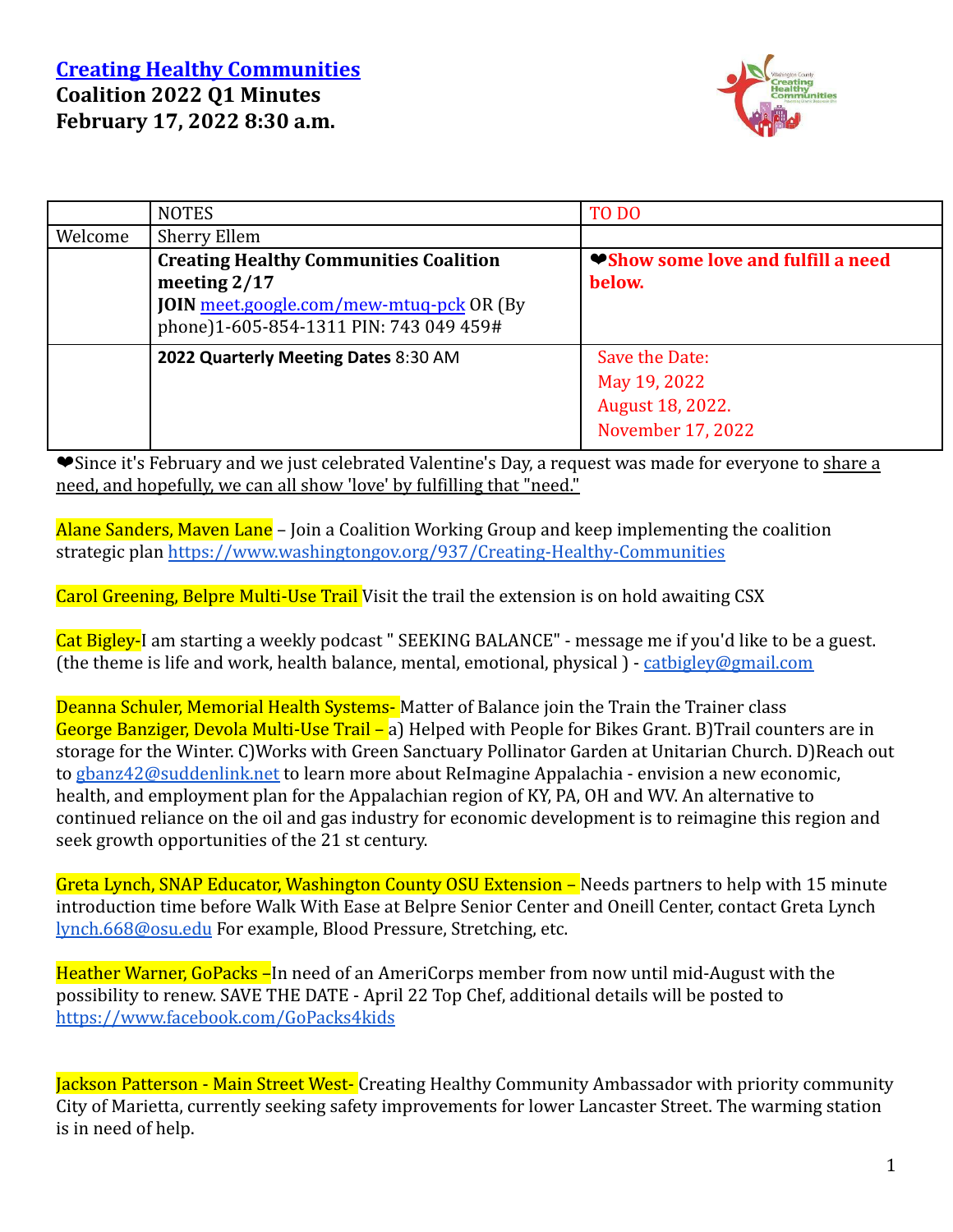

John Jackson, Administrator, Washington County Health Department – Looking forward to connecting with so many familiar faces!

Kenyon Cox Belpre Multi-Use Trail -joined via phone

Lisa Valentine AmeriCorps Seniors - Seeking volunteer opportunities for members.

Marcus McCartney, Agriculture and Natural Resources Educator – Looking for produce for the Junior Farmers Market (4th graders) and also help with the newly located "Teaching Garden" in between the Washington County Health Department and Juvenile Center

Maribeth Tanner, Community Food Initiatives - is looking forward to bringing programming including the Veggie Van to Washington County

Megan Lang, Wellness Coordinator, FFLSD-Creating Healthy Communities Ambassador with priority community Fort Frye Local School District. Seeking support for Farm to School, especially preservation. Visit Beverly Waterford Farmers Market currently scheduled The second Friday of the month May-September, these would include 5/13, 6/10, 7/8, 8/12, and 9/9 Time: 5:00-7:00 pm Location: 205 4th Street Beverly, OH Contact: [megan.strahler@gmail.com](mailto:megan.strahler@gmail.com)

Megan Smith, Washington County Health Department (Falls Prevention) – Contact [msmith@wcgov.org](mailto:msmith@wcgov.org) so she can connect you to become a trainer or join evidence-based programs to prevent falls; such as Matter of Balance, Tai Chi for Arthritis and Walk with Ease.

Melissa Zoller, Regional Transportation Manager Buckeye Hills Regional Council – new to her job and asked for grace.

Mike Dennis, House of Hope - Needs assistance for vard clean-up at House of Hope 750 County House Lane, Marietta, OH 45750. They are looking forward to Capital Improvements possibly a new building!

Rachel Boyer, Washington County Health Department (Clinical Coordinator) – I would love to help. I had no clue our community had so many wonderful things to offer. I am super excited about this adventure!

Rebecca Aber, Marietta/Belpre Health Department – Marietta/Belpre Health Department is opening a Women's Clinic. Visit and share with others in need. https://mariettabelprehealth.org/

Richard Wittberg, Community Health Improvement Associates – Peer recovery supporters.

Ryan Vollrath& Alaina Parrish, Ohio Department of Health- Thankful to be a part of such a great group and here to support Washington County Creating Healthy Communities.

Sarah Layton, SNAP Educator, Washington County OSU Extension – Offering 30-40 minutes sessions within the classroom that involve a different evidence-based nutrition topic each time. We also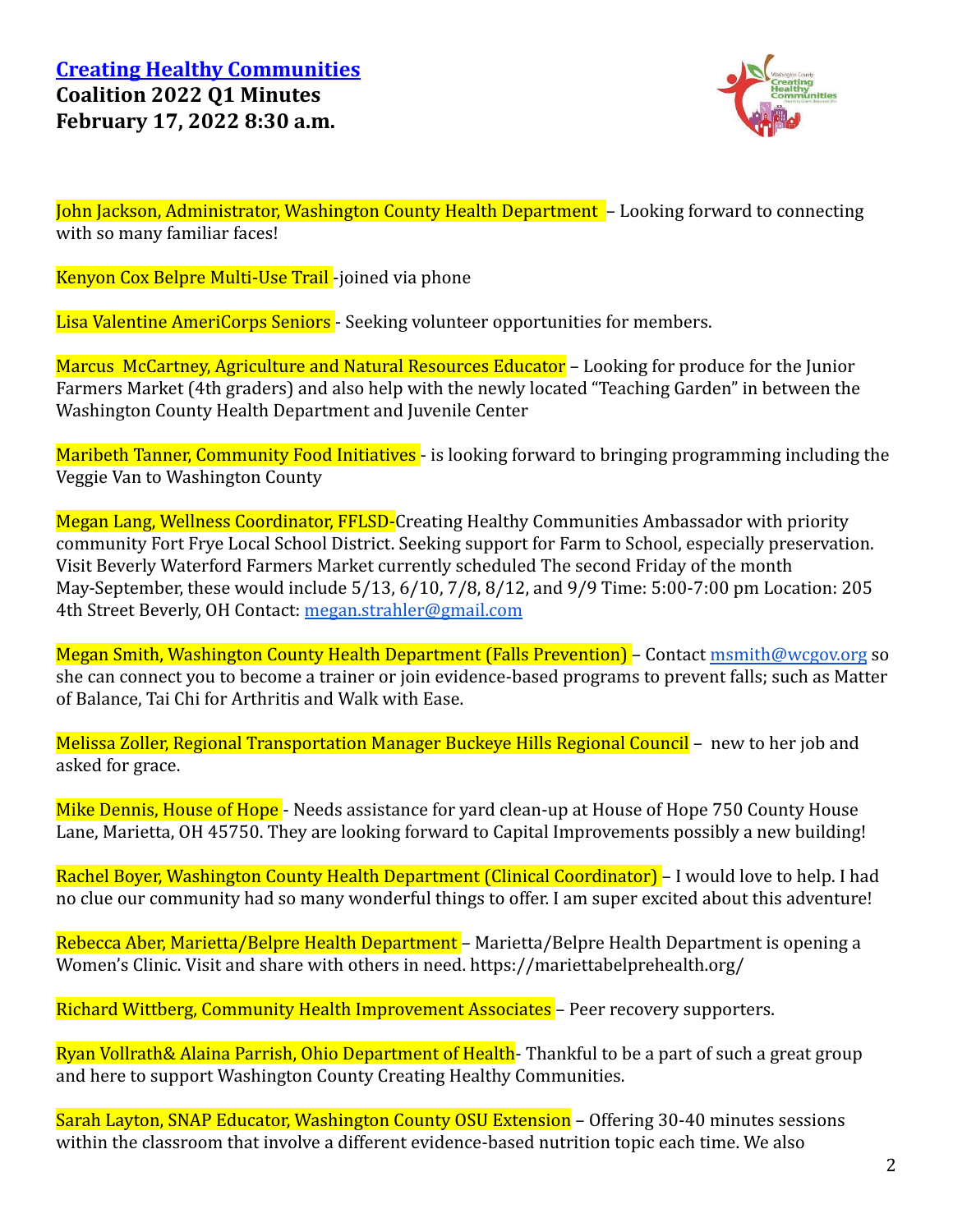#### **Creating Healthy [Communities](http://www.washingtongov.org/index.aspx?NID=937) Coalition 2022 Q1 Minutes February 17, 2022 8:30 a.m.**



occasionally will also have a "tasting" where they get to try new foods and participate in physical activity together. We could do a one-time class or a series.

Sherry Ellem, Creating Healthy Communities-a)Many have inquired about coalition contact sharing. In response to your requests, there is a newly developed Coalition Google Drive. The contact list is located in the communication folder. Email [sellem@wcgov.org](mailto:sellem@wcgov.org) for access. <https://drive.google.com/drive/folders/1Ps8cbt2glUk9h9XlwpfRKP5BmuiDCoS2?usp=sharing> b)seeking a summer intern for Creating Healthy Communities to serve as a CHC ambassador assisting with projects such as Farmers Market and Trail Development. c)Please let Sherry know if you'd like access to <https://www.facebook.com/WCCHCC/> This will give you access to share your events that are creating a healthy community!

Stephanie Lang, Board of Education FFLSD- a)Shared the declaration of a national emergency in children's mental health from the American Academy of Pediatrics <https://publications.aap.org/aapnews/news/17718>. b)Seeking support to improve the Middle School Playground.

Megan Smith, Washington County Health Department (Falls Prevention) – reach out to [msmith@wcgov.org](mailto:msmith@wcgov.org) for more information about leading or joining an evidence-based program to prevent falls, such as Matter of Balance, Tai Chi for Arthritis, and Walk with Ease.

Lisa Valentine AmeriCorps Seniors - Seeking volunteer opportunities for members.

|          |                                                                                                                                                                                                                         | TO DO                                                                                                                                                                                           |
|----------|-------------------------------------------------------------------------------------------------------------------------------------------------------------------------------------------------------------------------|-------------------------------------------------------------------------------------------------------------------------------------------------------------------------------------------------|
| CHA/CHIP | <b>Presentation by Megan Smith, MPH</b><br>We want to engage our partners and<br>community members throughout the<br>development of the Comunity Health<br>Assessment (CHA)/Community Health<br>Improvement Plan (CHIP) | Provide feedback, opinions, ideas,<br>or suggestions on the Community<br><b>Health Assessment or Community</b><br><b>Health Improvement Plan:</b><br>1. https://forms.gle/r4DVrYH7j<br>p3fkTiX9 |
|          | We want your help in prioritizing<br>health issues to address and<br>strategizing on intervention<br>approaches                                                                                                         | 2. Email MSmith@wcgov.org<br>3. Call Megan<br>740-374-2782;3343                                                                                                                                 |
|          | We want your involvement in<br>implementing the CHIP                                                                                                                                                                    | 4. In-Person 342 Muskingum<br><b>Drive Marietta, OH</b>                                                                                                                                         |
|          | Where to locate draft CHA & CHIP<br>https://www.washingtongov.org/831/Comm<br>unity-Health-Assessment                                                                                                                   |                                                                                                                                                                                                 |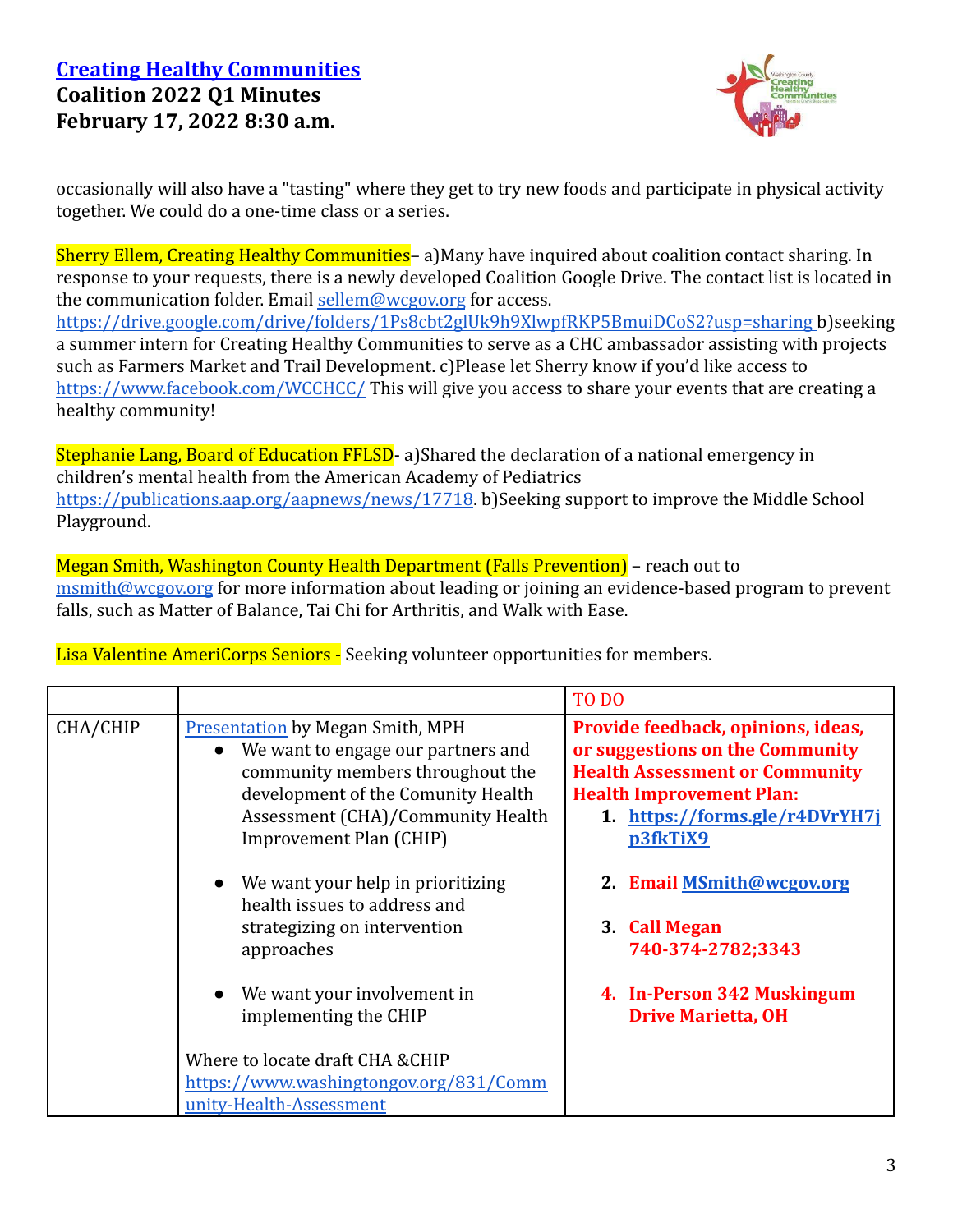#### **Creating Healthy [Communities](http://www.washingtongov.org/index.aspx?NID=937) Coalition 2022 Q1 Minutes February 17, 2022 8:30 a.m.**



| <b>WCCHC 2022</b>    | <b>Implement Village of Beverly Active</b><br>$\circ$ | Interested in participating in any of the |
|----------------------|-------------------------------------------------------|-------------------------------------------|
| <b>Strategies</b>    | Transportation Plan (Y1)                              | 2022 Coalition Strategies? Contact:       |
|                      | Pedestrian Infrastructure in Marietta<br>$\bigcap$    | Email Sellem@wcgov.org                    |
|                      | Main Street West (Y2)                                 |                                           |
|                      | <b>Beverly Waterford Farmers Market</b><br>$\circ$    | Call Sherry 740-374-2782;3342             |
|                      | (Y1)                                                  |                                           |
|                      | Evaluate Food Service Guidelines at<br>$\bigcap$      | In-Person 342 Muskingum Drive             |
|                      | 2021 sites                                            | Marietta, OH                              |
|                      | <b>Action Institute</b><br>$\circ$                    |                                           |
|                      | <b>Community Engagement</b><br>O                      |                                           |
|                      |                                                       |                                           |
| Healthy              | Repaired playground in Fort Frye<br>$\circ$           | Provide feedback, opinions, ideas, or     |
| Eating &             | Middle School                                         | suggestions for Future Coalition Ideas:   |
| <b>Active Living</b> | <b>Community Garden Belpre School</b><br>$\circ$      | Contact information above for Sherry,     |
| <b>Future Ideas</b>  | <b>Implement Village of Beverly Active</b><br>$\circ$ | <b>Creating Healthy Communities,</b>      |
|                      | Transportation Plan (Y2)                              | Program Manager                           |
|                      | Food Pantry.<br>$\circ$                               |                                           |
|                      | Safe Routes to Schools<br>$\circ$                     |                                           |
|                      | <b>Nourishing Network</b><br>$\circ$                  |                                           |
|                      | <b>Beverly Waterford Farmers Market</b><br>$\circ$    |                                           |
|                      | (Y2)                                                  |                                           |
|                      | Food Preservation at Fort Frye<br>$\circ$             |                                           |

| Adjourn          | $9:30 \text{ am}$                                                                          |  |
|------------------|--------------------------------------------------------------------------------------------|--|
| <b>Attendees</b> | See partner updates above + unknown phone attendee                                         |  |
| Recorder         | <b>Sherry Ellem</b> ; please let me know of any updates or corrections to the information. |  |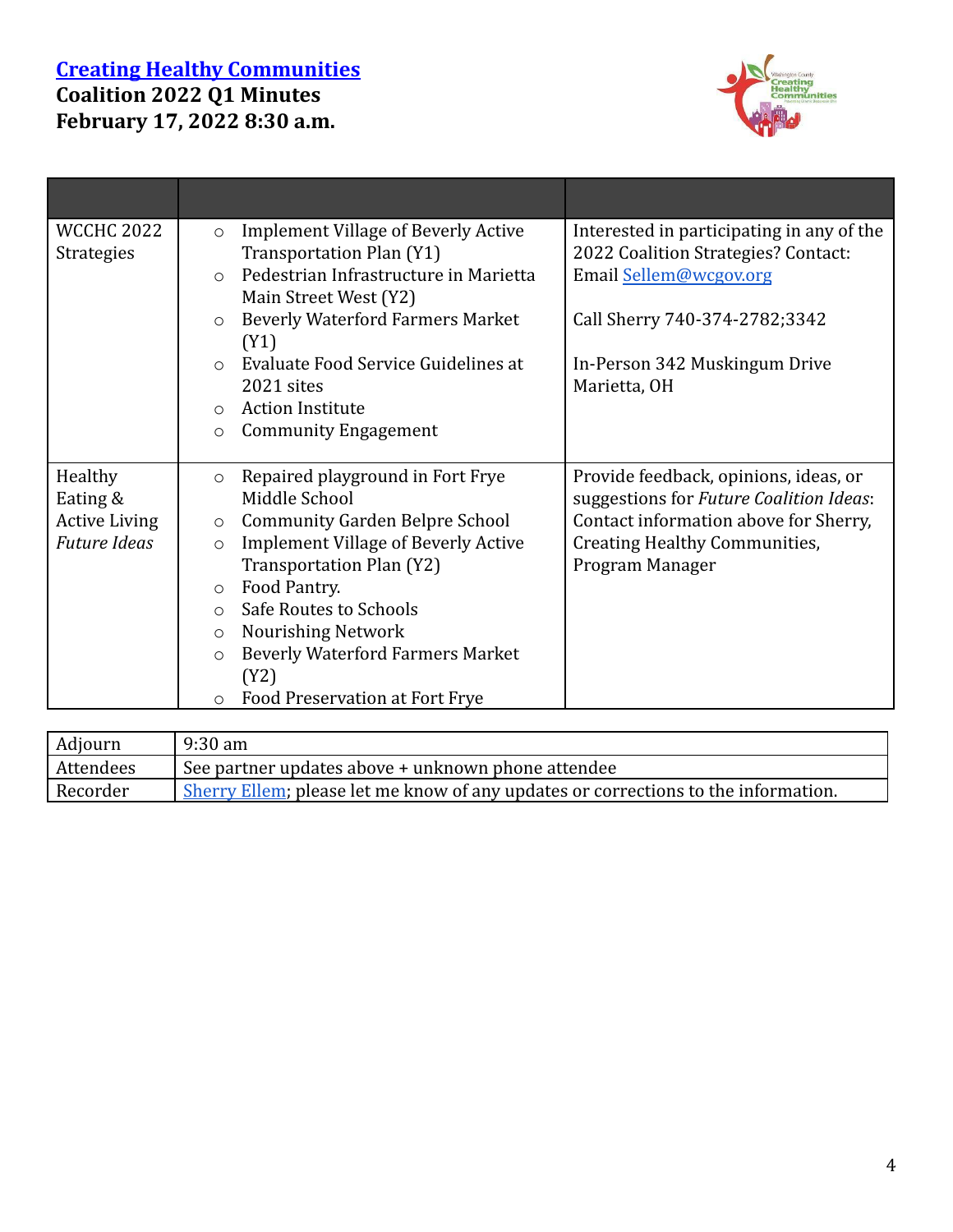





#### **Community Health Improvement Plan (CHIP) Washington County 2022-2024**

Presented by: Megan Smith, MPH Falls Prevention Coordinator

#### Presented at: Creating Healthy Communities Quarter 1 Virtual Meeting February 17, 2022



prevention education

treatment recovery



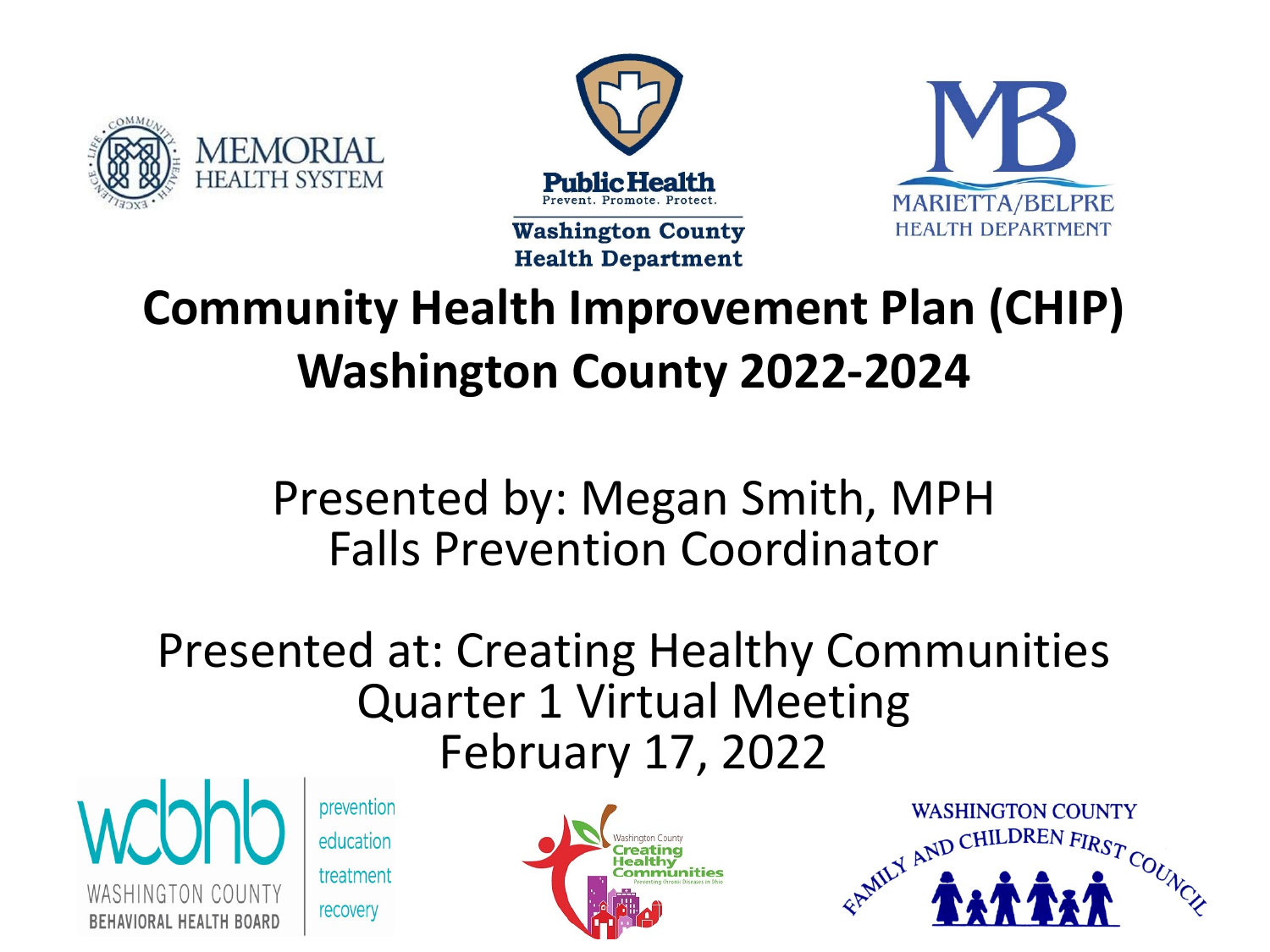### Washington County CHIP

- The CHIP is a long term plan that identifies health priorities, goals, objectives, and action steps that can be used by a community to guide them in the development and implementation of projects, programs, and policies that are aimed at improving the health of the residents of Washington County
- By analyzing the Community Health Assessment (CHA) it aims to determine the most pressing health issues impacting Washington County
- The CHIP is a 3 year plan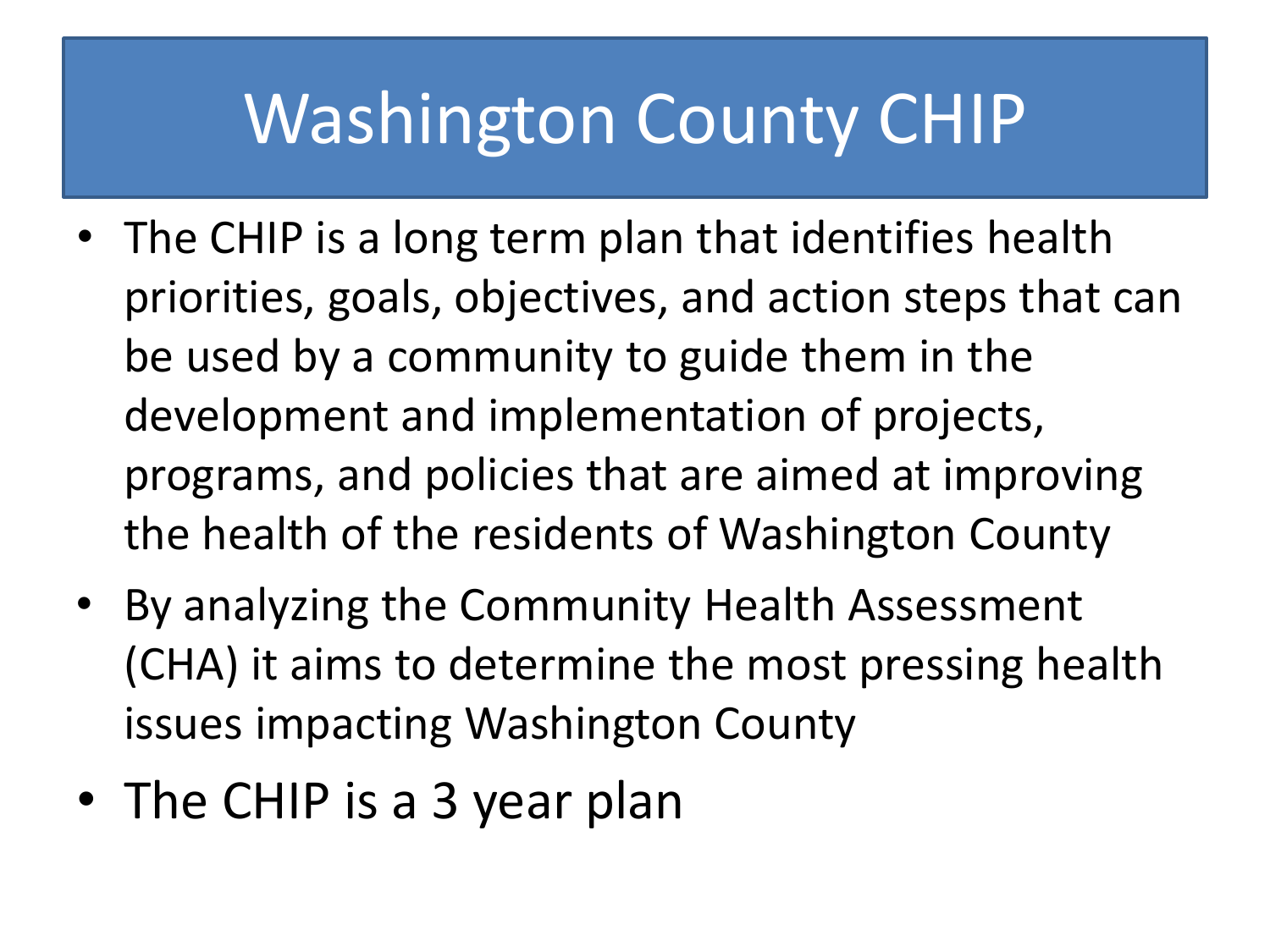### Purpose of Sharing the CHIP

- We want to engage our partners and community members throughout the development of the CHIP
- We want your help in prioritizing health issues to address and strategizing on intervention approaches
- We want your involvement in implementing the CHIP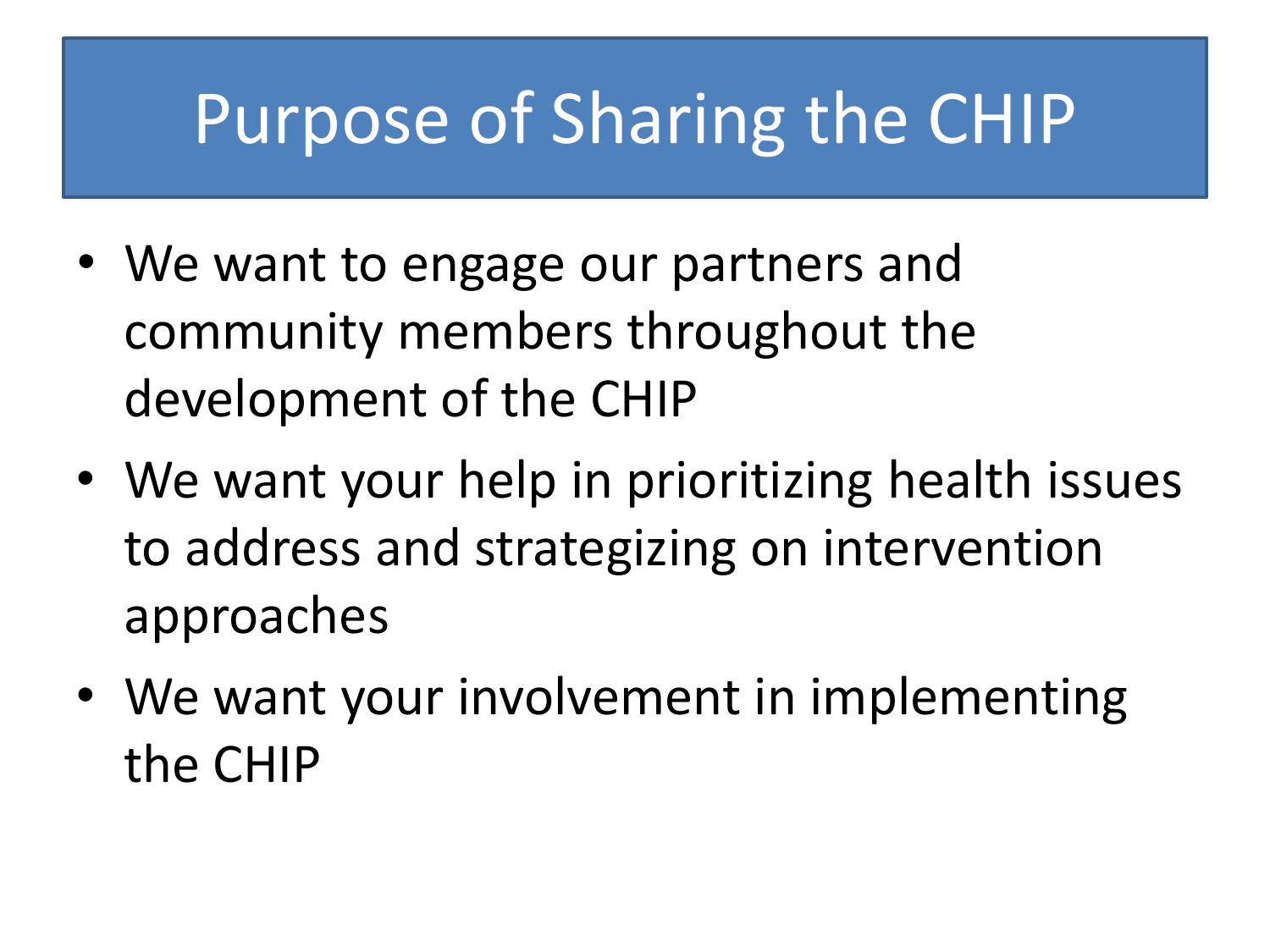# Thought Process

- For the four possible priority areas, I reviewed data that was collected and presented from community partners, and reviewed the Community Health Needs Assessments completed by our partner, Memorial Health System.
- We also meet with the Washington County Behavioral Health Board, Family Children First Council, Marietta/ Belpre Health Department, and Memorial Health System to receive input and expertise on what the highest priority areas are for Washington County.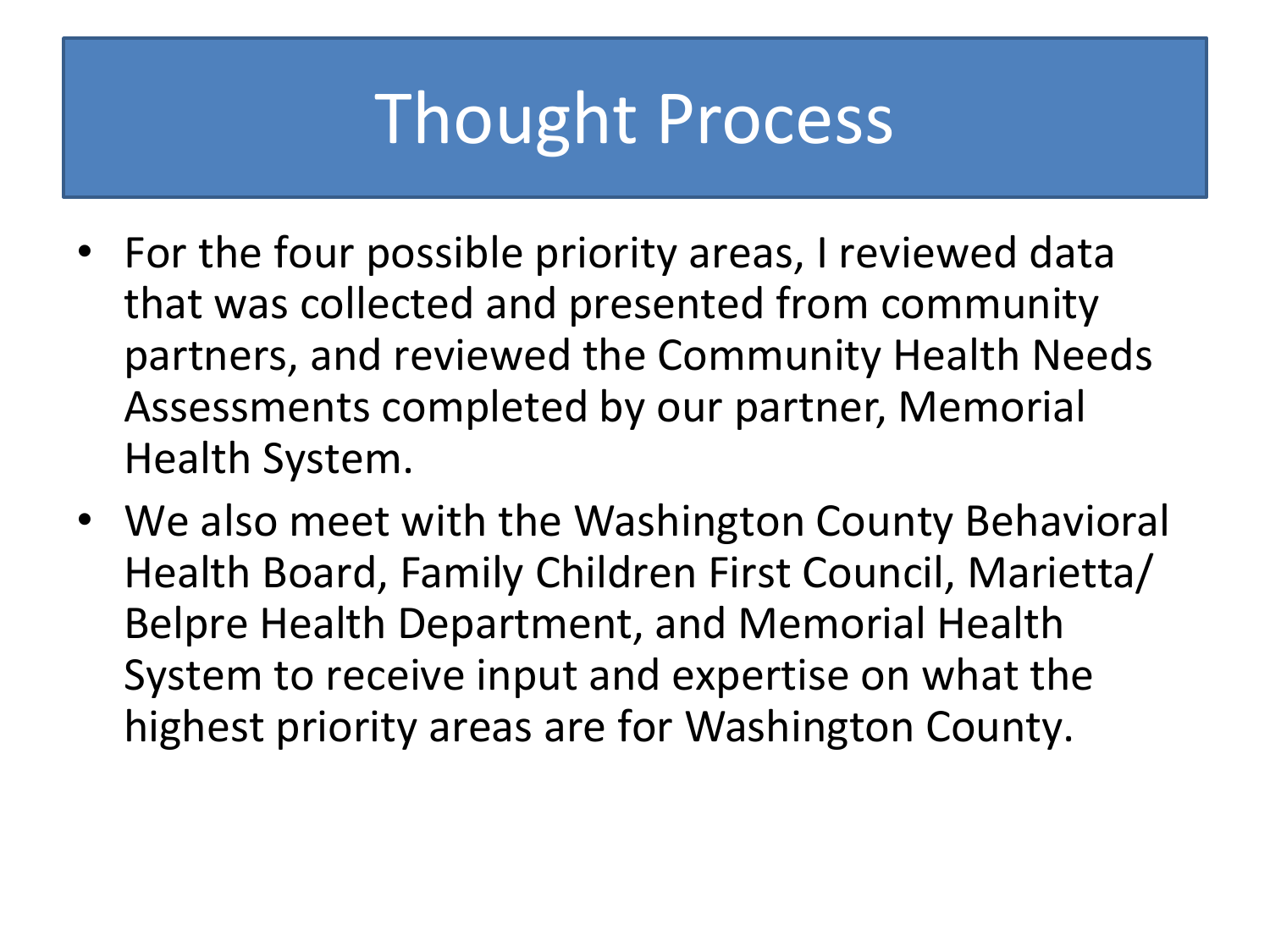#### Possible Priority Areas

- Process: Four possible priorities were identified through analysis of the CHA by leadership representatives from Memorial Health System, Marietta Belpre Health Department, & Washington County Health Department
- 1: Access to Healthcare and Healthcare Programs
- 2: Prevention and Management of Chronic Disease
- 3: Community Outreach and Health Education
- 4: Mental Health/ Behavioral Health and Addiction
- Key Question: Do you feel these topics should be our top priorities for Washington County? If you have others you would like to suggest, a form will be provided at the end.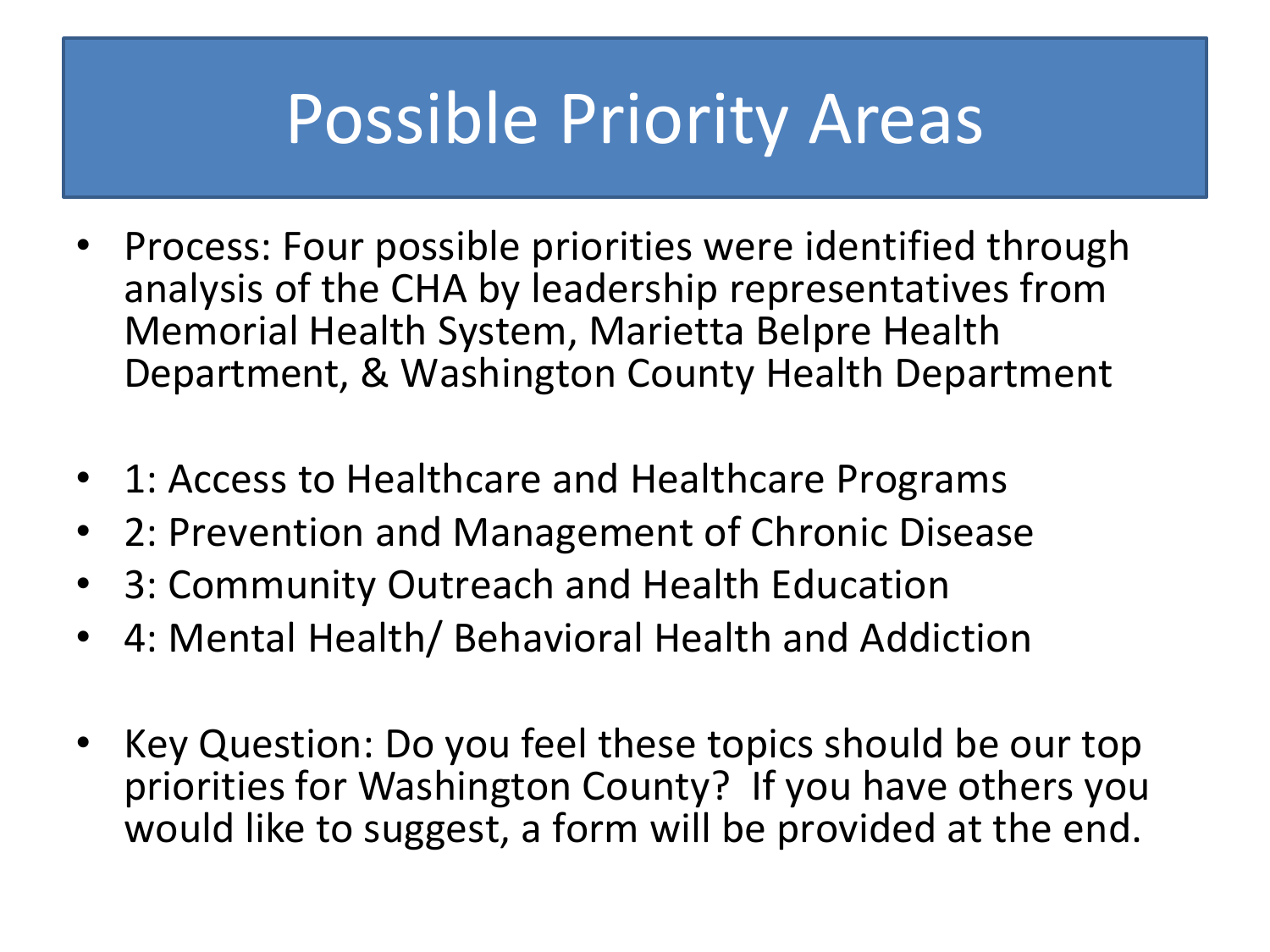### Access to Healthcare and Healthcare Programs

• Deanna Shuler from Memorial Health Systems has been working on objectives and activities for the first priority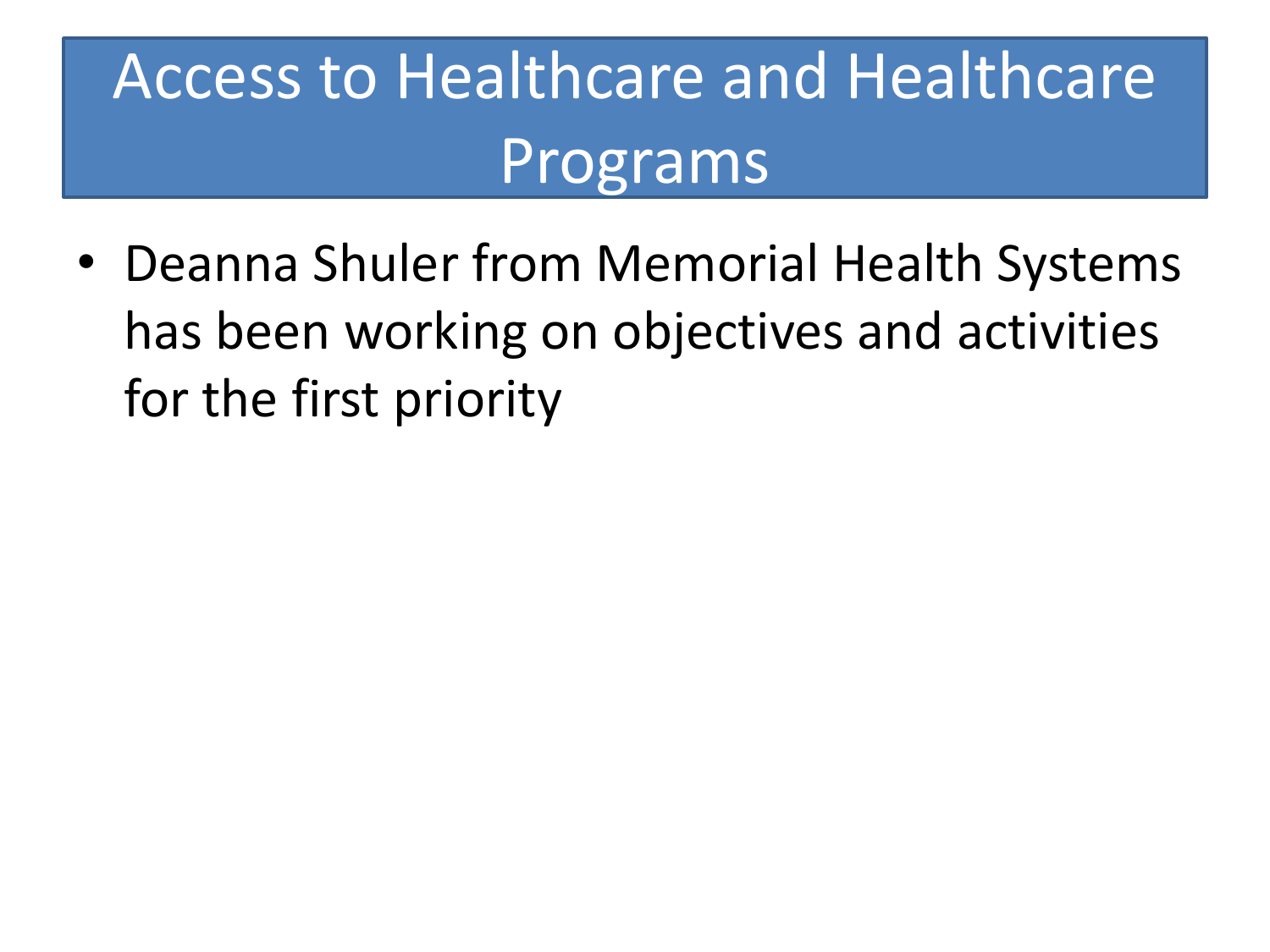# Prevention and Management of Chronic Disease

Objectives:

- 2.1 Sustain Department of Community Health and Wellness to support chronic disease management education and programming
- 2.2 Reduce the rate of preventable hospital stays
- 2.2 Improve the status of Washington County residents' health behaviors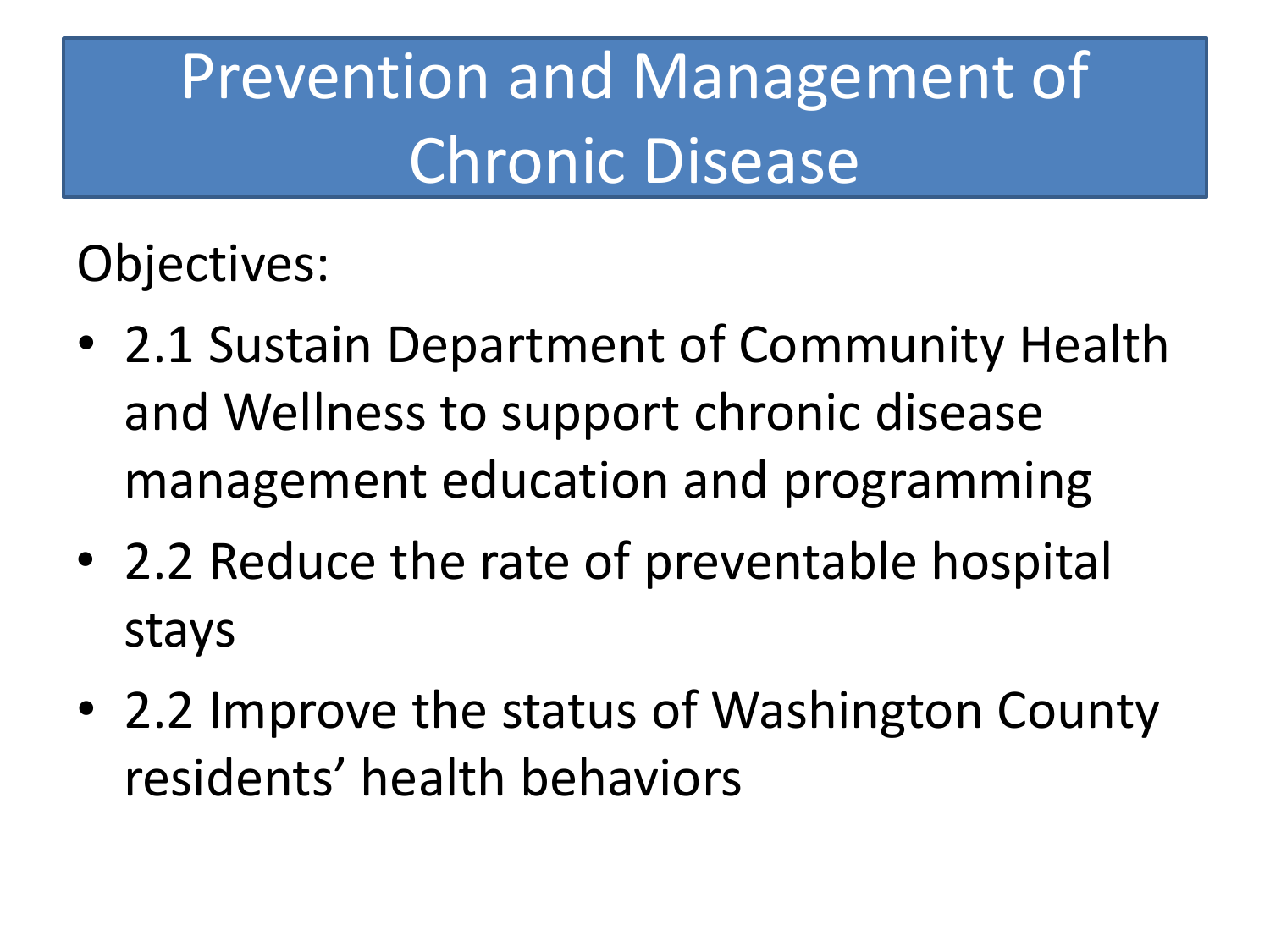# Community Outreach and Health Education

Objectives:

- 3.1 Reduce Tobacco Use
- 3.2 Expand Community Educational Offerings
- 3.3 Reduce the Number of Residents living in Homelessness
- 3.4 Falls Prevention for Older Adult Population
- 3.5 Provide Parent Support Programs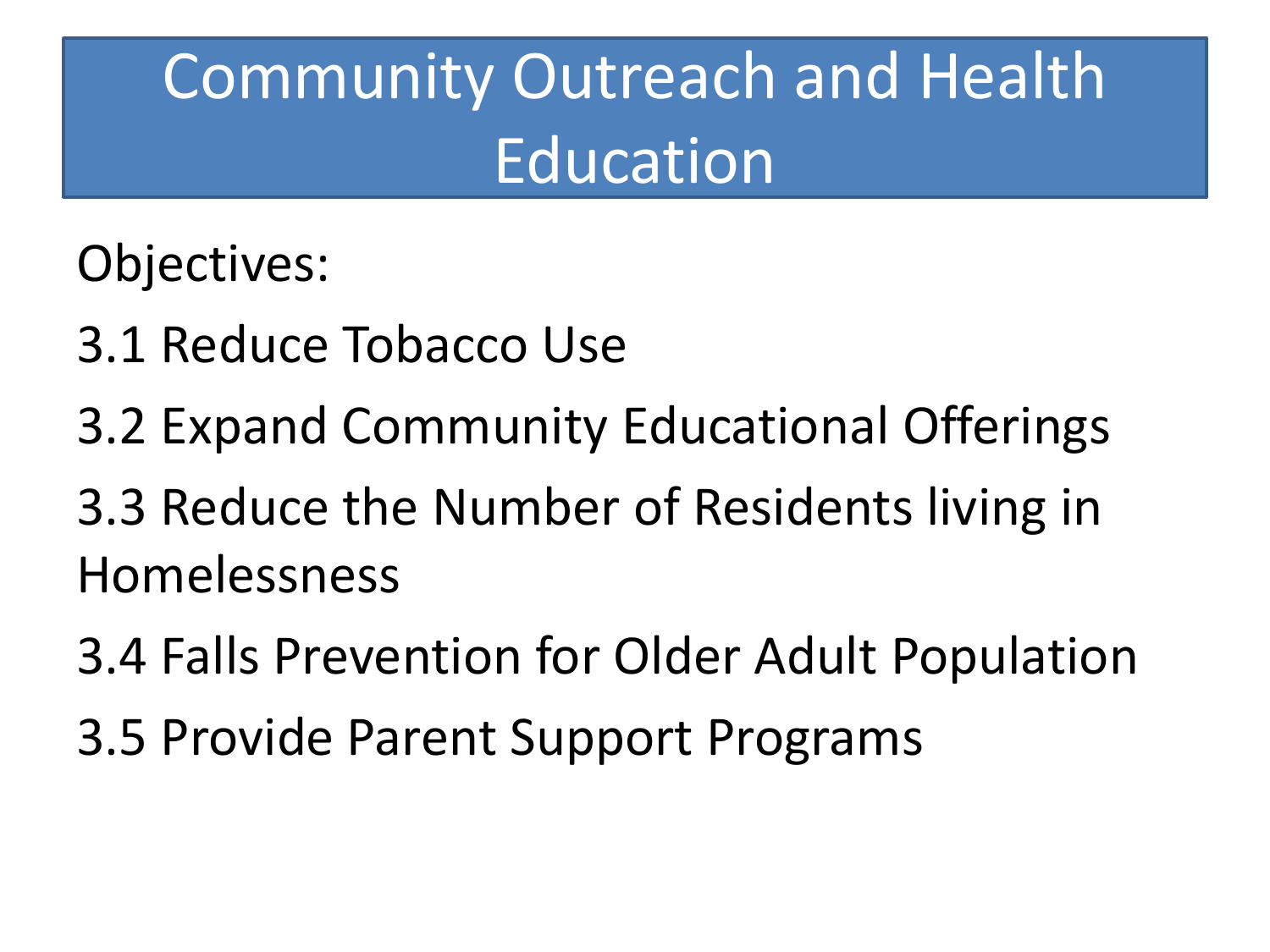# Mental Health/ Behavioral Health and Addiction

#### Objectives:

- 4.1 Increase public knowledge and reduce stigma associated with mental illness and addiction in Washington County
- 4.2: Decrease harm for high risk intravenous drug users through education, information on treatment, naloxone training/access, and sterile syringes
- 4.3: Increase participation with Project DAWN
- 4.4 Ensure prevention programs and services are in place to improve outcomes and reduce behavioral health challenges.
- 4.5: Improve Continuum of Care
- 4.6: Ensure continuity of care is available and accessible for all Washington County Residents for mental health and addiction treatment services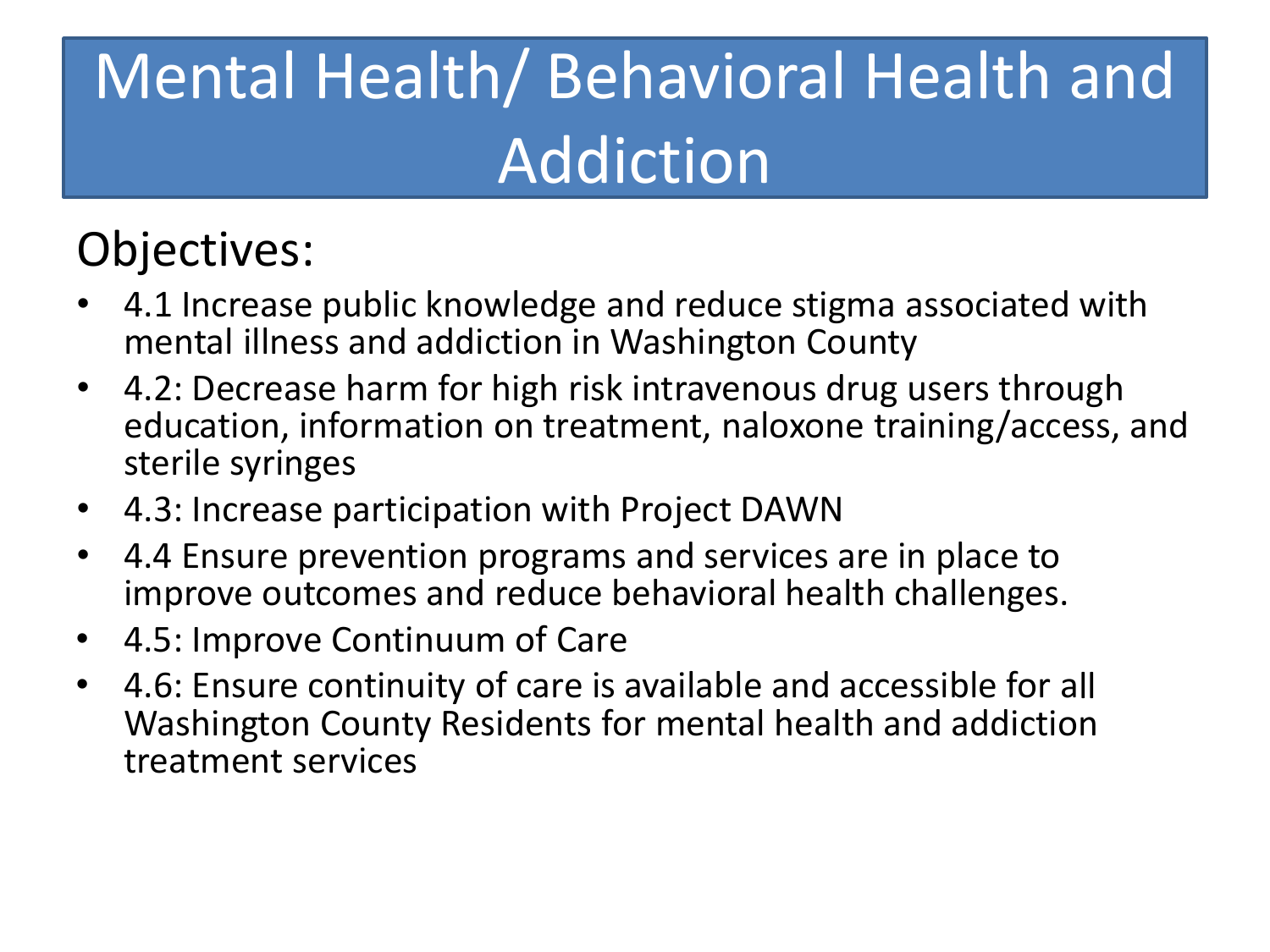#### How to Provide Feedback

• To provide feedback, opinions, ideas or suggestions, please fill out the form that is provided:

<https://forms.gle/r4DVrYH7jp3fkTiX9>